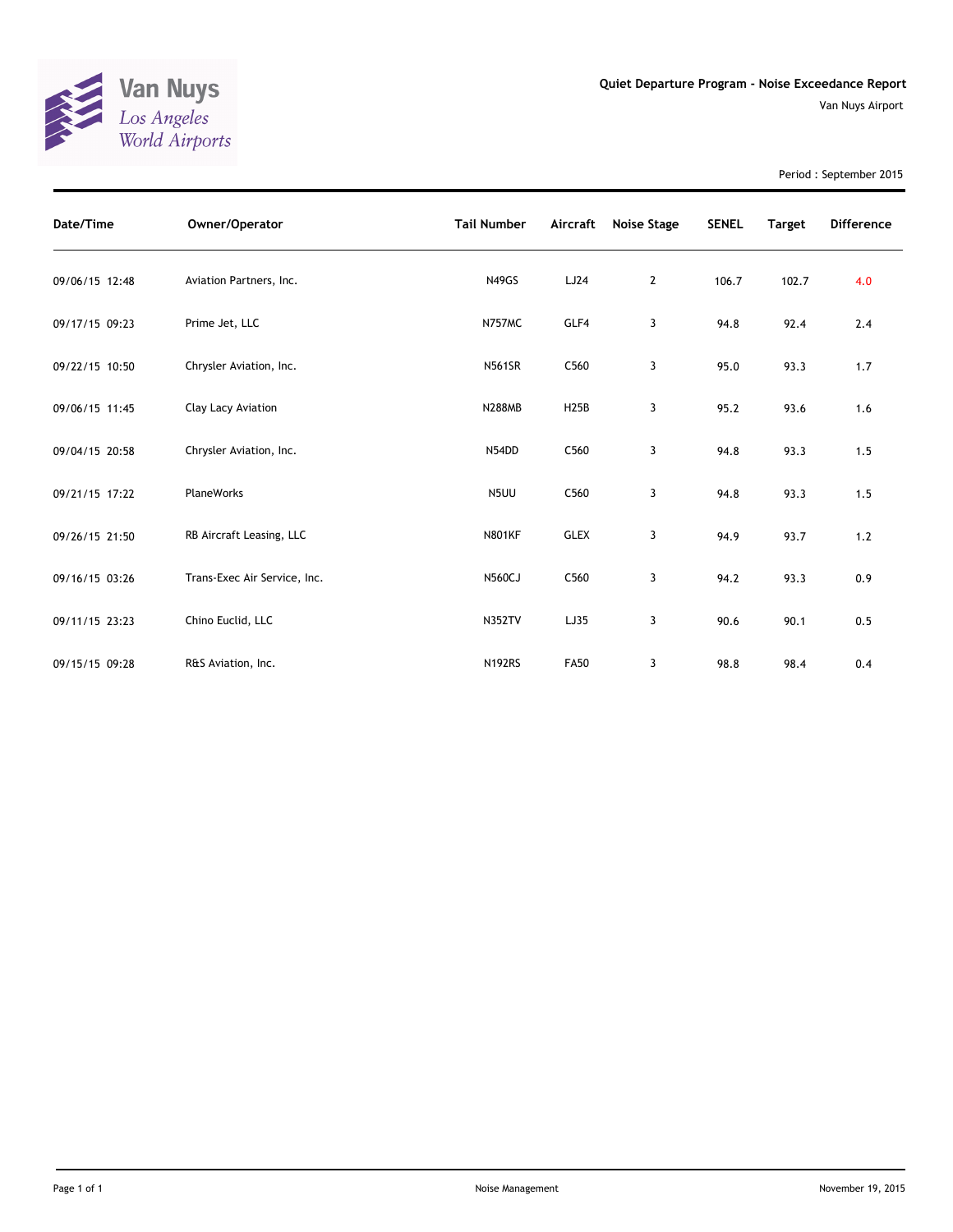

Period : September 2015

| Owner/Operator                        | <b>Departures Exceeding</b><br><b>Target Noise Level</b> | <b>Total Southbound</b><br><b>Jet Departures</b> |  |  |
|---------------------------------------|----------------------------------------------------------|--------------------------------------------------|--|--|
| Chrysler Aviation, Inc.               | $\mathbf{2}$                                             | 20                                               |  |  |
| Aviation Partners, Inc.               | $\mathbf{1}$                                             | 1                                                |  |  |
| PlaneWorks                            | $\mathbf{1}$                                             | $\mathbf{1}$                                     |  |  |
| Prime Jet, LLC                        |                                                          | 3                                                |  |  |
| R&S Aviation, Inc.                    |                                                          | 4                                                |  |  |
| RB Aircraft Leasing, LLC              |                                                          | 5                                                |  |  |
| Trans-Exec Air Service, Inc.          | 1                                                        | 8                                                |  |  |
| Chino Euclid, LLC                     | 1                                                        | 9                                                |  |  |
| Clay Lacy Aviation                    | 1                                                        | 38                                               |  |  |
| 1489, LLC                             | 0                                                        | $\mathbf{1}$                                     |  |  |
| 415NG LLC                             | 0                                                        | 1                                                |  |  |
| 650 Leasing, LLC                      | 0                                                        | 1                                                |  |  |
| Acabel, LLC                           | 0                                                        | 1                                                |  |  |
| Adams Office, LLC                     | 0                                                        | 1                                                |  |  |
| Aero Air, LLC                         | 0                                                        | 1                                                |  |  |
| Allstate Insurance Company            | 0                                                        | 1                                                |  |  |
| ALTEN CONSULTING LLC                  | 0                                                        | 1                                                |  |  |
| <b>BANK OF UTAH TRUSTEE</b>           | 0                                                        | 1                                                |  |  |
| Big Sky, LLC                          | 0                                                        | 1                                                |  |  |
| Bilton Aircraft Management, Inc.      | 0                                                        |                                                  |  |  |
| BioBird, LLC                          | 0                                                        | 1                                                |  |  |
| BM Jet Aviacion Privada del Med. Occ. | 0                                                        |                                                  |  |  |
| Campbell Soup Company                 | 0                                                        | 1                                                |  |  |
| Canyon Gate Flight Services           | 0                                                        | 1                                                |  |  |
| CENTRAL MANAGEMENT SERVICES II LLC    | 0                                                        | 1                                                |  |  |
| Cessna Aircraft Company               | 0                                                        | 1                                                |  |  |
| Colony Capital, LLC                   | 0                                                        | 1                                                |  |  |
| ConocoPhillips Company                | 0                                                        |                                                  |  |  |
| Corporate Air LLC                     | 0                                                        |                                                  |  |  |
| Cove Aviation Partners, LLC           | 0                                                        |                                                  |  |  |
| Culbertson Aviation, LLC              | 0                                                        | 1                                                |  |  |
| Current Aviation Group, Inc.          | 0                                                        |                                                  |  |  |
| DYNAMIC INTL OF WISCONSIN INC         | 0                                                        | 1                                                |  |  |
| E.F. Edwards, LLC                     | 0                                                        | 1                                                |  |  |
| Earthcom Aviation, LLC                | 0                                                        | 1                                                |  |  |
| Echo Leasing, LLC                     | 0                                                        | 1                                                |  |  |
| Elevair Aviation, LLC                 | 0                                                        | 1                                                |  |  |
| Execaire                              | 0                                                        | 1                                                |  |  |
| FL Aviation Corp.                     | 0                                                        | 1                                                |  |  |
| FLAGSHIP PRIVATE AIR LLC              | 0                                                        | $\mathbf{1}$                                     |  |  |
|                                       |                                                          |                                                  |  |  |

The Van Nuys Airport Fly Friendly - Quiet Departure Program asks that operators of jet aircraft use manufacturer's or NBAA quiet departure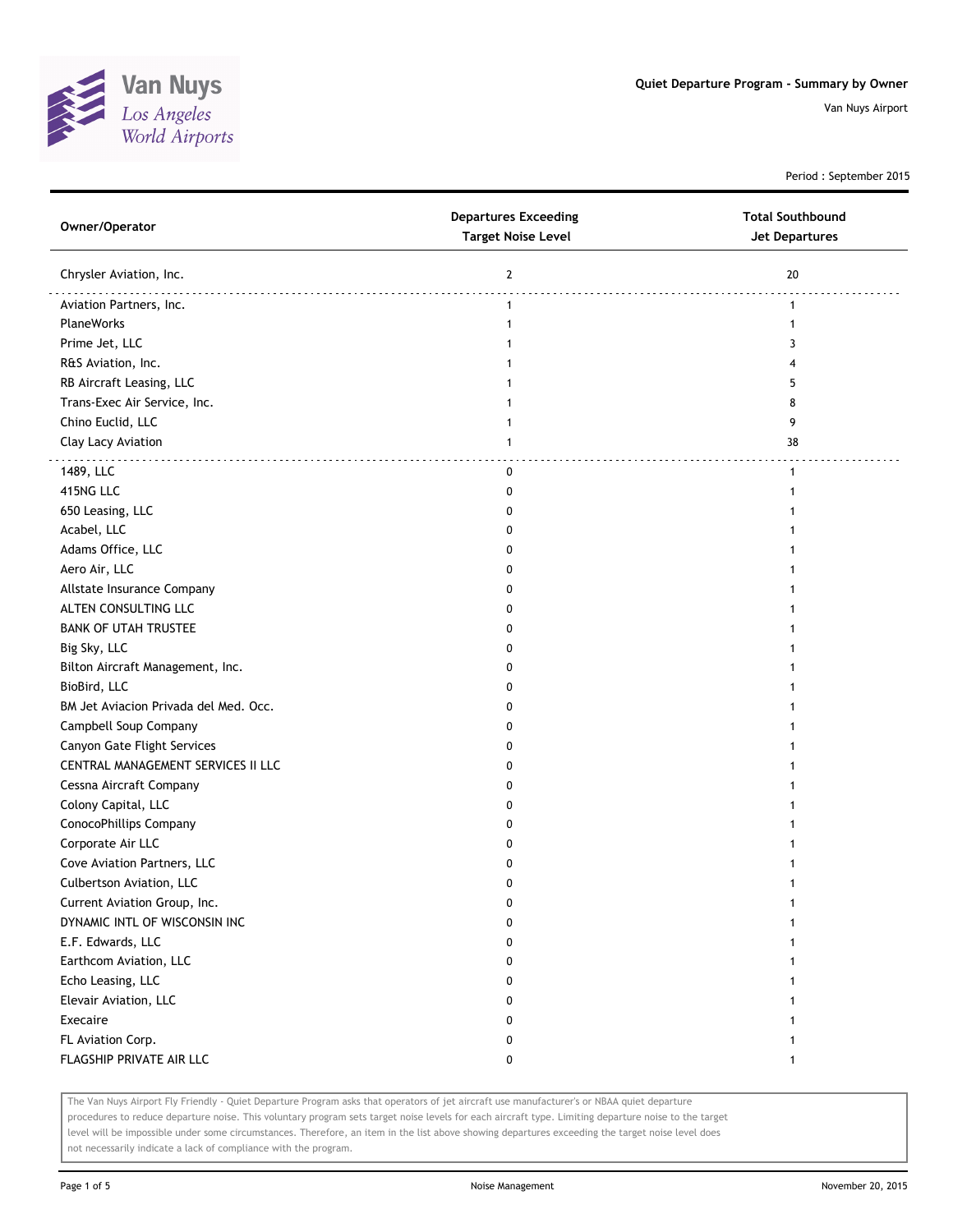

Period : September 2015

| Owner/Operator                                     | <b>Departures Exceeding</b><br><b>Target Noise Level</b> | <b>Total Southbound</b><br><b>Jet Departures</b> |
|----------------------------------------------------|----------------------------------------------------------|--------------------------------------------------|
| Flightcraft Aviation Services, Inc.                | 0                                                        | 1                                                |
| <b>Flightstar Corporation</b>                      | 0                                                        | 1                                                |
| Flightworks                                        | 0                                                        |                                                  |
| Gamel Howe Andros Aviation, LLC                    | 0                                                        |                                                  |
| Glass Aviation, Inc.                               | 0                                                        |                                                  |
| <b>Grossman Company Properties</b>                 | 0                                                        |                                                  |
| Guardian Air Service, LP                           | 0                                                        |                                                  |
| Hagadone Aviation, LLC                             | 0                                                        |                                                  |
| Harth Trading Establishment                        | 0                                                        |                                                  |
| Haymon Sports, LLC                                 | 0                                                        |                                                  |
| HIG AVIATION GROUP LLC                             | 0                                                        |                                                  |
| IBC Hospitality, LLC                               | 0                                                        |                                                  |
| J.P. Air Charter, Inc.                             | 0                                                        |                                                  |
| JetSet Airlines, LLC                               | 0                                                        |                                                  |
| JOHNSON PRESTON D                                  | 0                                                        |                                                  |
| KAP Aviation, LLC                                  | 0                                                        |                                                  |
| La Muse Partners, LLC                              | 0                                                        | 1                                                |
| LONGLEY JAY R                                      | 0                                                        |                                                  |
| M & B HOLDINGS OF DELAWARE LLC                     | 0                                                        |                                                  |
| MAM DEVELOPMENT LLC                                | 0                                                        |                                                  |
| Memley Aviation                                    | 0                                                        |                                                  |
| Mike Post Productions, Inc.                        | 0                                                        |                                                  |
| Moelis & Company Manager, LLC                      | 0                                                        |                                                  |
| Morningstar Partners, Ltd., DBA Auroa Jet Partners | 0                                                        |                                                  |
| Mountain Aviation, Inc.                            | 0                                                        |                                                  |
| Newsflight, Inc.                                   | 0                                                        |                                                  |
| Occidental Petroleum Corporation                   | 0                                                        |                                                  |
| Omni Air Transport, LLC                            | 0                                                        |                                                  |
| <b>OPENSKY AIRWAYS LLC</b>                         | 0                                                        |                                                  |
| Overland West Investments, LLC                     | 0                                                        |                                                  |
| Paul Broadhead Interests, Inc.                     | 0                                                        |                                                  |
| Peterson Air, LLC                                  | 0                                                        |                                                  |
| Pilgrim Enterprises C/O Castle & Cook              | 0                                                        |                                                  |
| PIPER AIRCRAFT INC                                 | 0                                                        |                                                  |
| Private Fliers, LLC                                | O                                                        |                                                  |
| <b>QUEST DIAGNOSTICS</b>                           | 0                                                        |                                                  |
| Rail Management & Consulting Corporation           | 0                                                        |                                                  |
| Rectrix Aviation, Inc.                             | 0                                                        |                                                  |
| Red, White, & Blue Pictures, Inc.                  | 0                                                        |                                                  |
| Riverside Aviation, LLC                            | 0                                                        |                                                  |
| Roma 550, LLC                                      | 0                                                        | 1                                                |

The Van Nuys Airport Fly Friendly - Quiet Departure Program asks that operators of jet aircraft use manufacturer's or NBAA quiet departure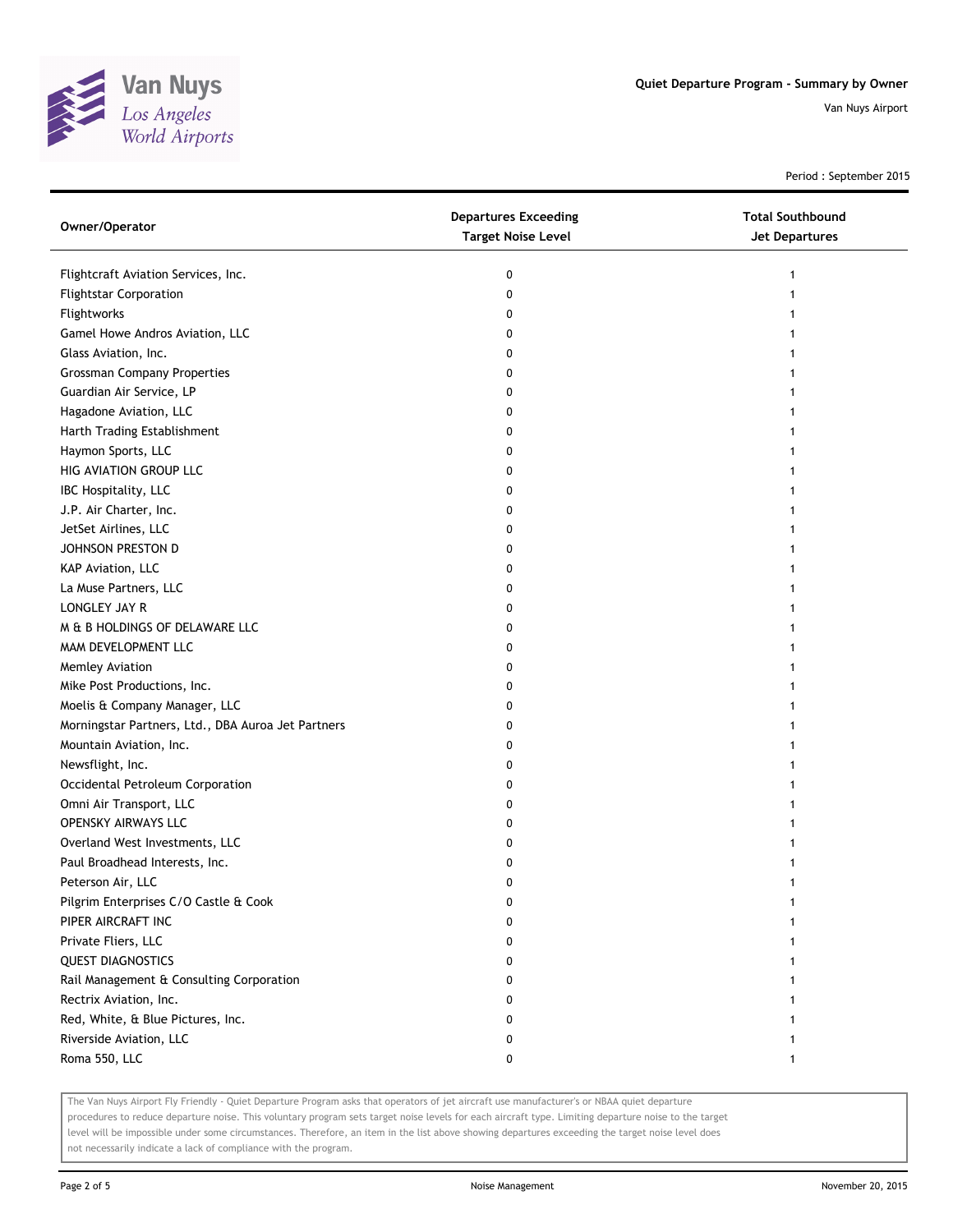

Period : September 2015

| <b>RVR Aviation</b><br>0<br>1                       |  |
|-----------------------------------------------------|--|
|                                                     |  |
| Saxonair<br>0                                       |  |
| Shell Aircraft, Ltd.<br>0                           |  |
| Sonic Automotive Aviation, LLC<br>0                 |  |
| Space Exploration Technologies<br>0                 |  |
| SpiritJets<br>0                                     |  |
| Stream Enterprises, LLC<br>0                        |  |
| Tempus Jets<br>0                                    |  |
| Tristen Aviation Group, LLC<br>0                    |  |
| Tull Family Trust C/O Mickey Segal<br>0             |  |
| Velox Aircraft, LLC<br>0                            |  |
| VIRGIN BLUE AIRLINES Pty Ltd<br>0                   |  |
| VistaJet Limited<br>0                               |  |
| West Ridge Air II, LLC<br>0                         |  |
| WIV Air, LLC<br>0<br>1                              |  |
| Aeropremiere, LLC<br>2<br>0                         |  |
| Air Kaitar, LLC<br>$\mathbf{2}$<br>0                |  |
| Airbar, LLC<br>0<br>2                               |  |
| Allen Lund Company, Inc.<br>0<br>2                  |  |
| A-Ron Resources, LLC<br>0<br>2                      |  |
| Aviation Consultants, Inc.<br>2<br>0                |  |
| <b>Biscuit Aviation, LLC</b><br>2<br>0              |  |
| Business Jet Managers, Inc.<br>0<br>2               |  |
| <b>Buzzard Aviation, LLC</b><br>$\overline{2}$<br>0 |  |
| Corporate Flight International<br>2<br>0            |  |
| CTP Aviation, LLC<br>2<br>0                         |  |
| Dream Trans, LLC<br>$\overline{2}$<br>0             |  |
| ExcelAire Service, Inc.<br>0<br>2                   |  |
| Fair Wind Air Charter<br>$\overline{2}$<br>0        |  |
| <b>Gama Aviation</b><br>$\mathbf{2}$<br>0           |  |
| Green Two, Inc.<br>$\overline{2}$<br>0              |  |
| $\overline{2}$<br>Heir to Air, Inc.<br>0            |  |
| Jet Aviation/Van Nuys<br>o<br>2                     |  |
| Jet Link Investments, Inc.<br>0<br>2                |  |
| JetEx, LLC<br>$\mathbf{2}$<br>0                     |  |
| K/S Aviation, LLC<br>$\mathbf{2}$<br>0              |  |
| Kalitta Charters, LLC<br>$\mathbf{2}$<br>0          |  |
| Keystone Foods Corporation<br>0<br>$\mathbf{2}$     |  |
| Leonard Green & Partners, LLC<br>$\mathbf{2}$<br>0  |  |
| Nevada Potomac Equipment, LLC<br>0<br>$\mathbf{2}$  |  |
| Norman Aircraft Leasing, Inc.<br>0<br>$\mathbf{2}$  |  |

The Van Nuys Airport Fly Friendly - Quiet Departure Program asks that operators of jet aircraft use manufacturer's or NBAA quiet departure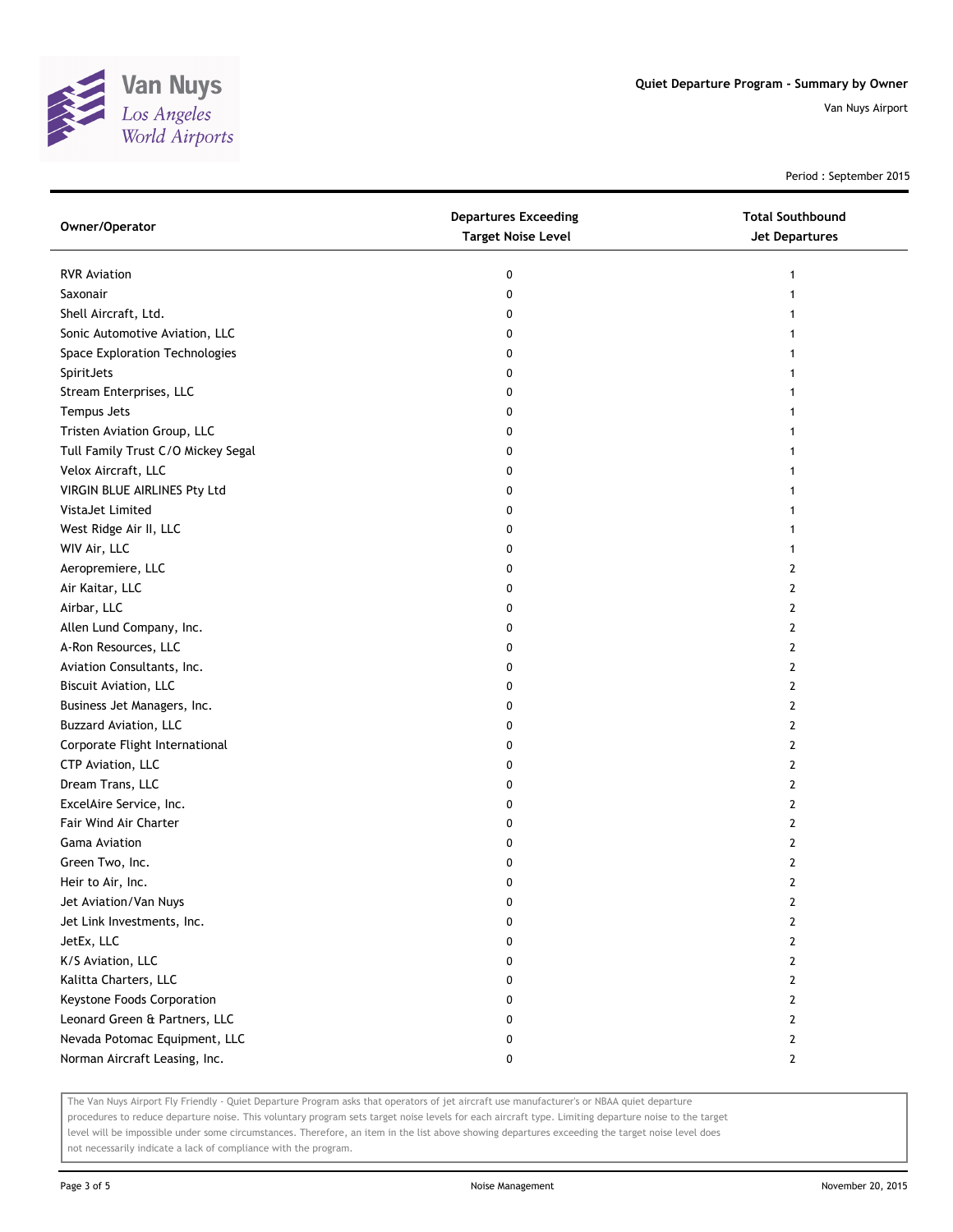

Period : September 2015

| Owner/Operator                           | <b>Departures Exceeding</b><br><b>Target Noise Level</b> | <b>Total Southbound</b><br>Jet Departures |  |  |
|------------------------------------------|----------------------------------------------------------|-------------------------------------------|--|--|
| <b>NVJETS</b>                            | 0                                                        | $\overline{2}$                            |  |  |
| PARAGON FLIGHT                           | 0                                                        | $\overline{2}$                            |  |  |
| PMC Global, Inc.                         | 0                                                        | $\overline{2}$                            |  |  |
| Red Wing Aeroplane Co., LLC              | 0                                                        | 2                                         |  |  |
| Reno Flying Service, Inc.                | 0                                                        | 2                                         |  |  |
| Superior Transportation Associates, Inc. | 0                                                        | $\overline{2}$                            |  |  |
| ZMG Aviation, LLC                        | 0                                                        | 2                                         |  |  |
| Aspen Air Leasing, LLC                   | 0                                                        | 3                                         |  |  |
| ATI Jet, Inc.                            | 0                                                        | 3                                         |  |  |
| <b>AVJET Corporation</b>                 | 0                                                        | 3                                         |  |  |
| Berggruen Holdings, Ltd.                 | 0                                                        | 3                                         |  |  |
| Channel Island Aviation, Inc.            | 0                                                        | 3                                         |  |  |
| Desert Jet, LLC                          | 0                                                        | 3                                         |  |  |
| Desert Wings, LLC                        | 0                                                        | 3                                         |  |  |
| Elite Aviation, LLC                      | 0                                                        | 3                                         |  |  |
| Execuflight, Inc.                        | 0                                                        | 3                                         |  |  |
| FBO Professionals Group, Inc.            | 0                                                        | 3                                         |  |  |
| Irish Air, LLC                           | 0                                                        | 3                                         |  |  |
| Jet Aviation Business Jets, Inc.         | 0                                                        | 3                                         |  |  |
| Jet Linx Aviation, LLC                   | 0                                                        | 3                                         |  |  |
| Kingston Aviation, LLC                   | 0                                                        | 3                                         |  |  |
| Mr. Chow Enterprises, Ltd.               | 0                                                        | 3                                         |  |  |
| Mueller Industries, Inc.                 | 0                                                        | 3                                         |  |  |
| N36MU, LLC                               | 0                                                        | 3                                         |  |  |
| Santa Barbara Aviation, Inc.             | 0                                                        | 3                                         |  |  |
| Westfield Aviation, Inc. Pty. Ltd.       | 0                                                        | 3                                         |  |  |
| <b>Wilshire Associates</b>               | 0                                                        | 3                                         |  |  |
| Blue Sky 45, LLC                         | 0                                                        | 4                                         |  |  |
| Elite Air, Inc.                          | 0                                                        | 4                                         |  |  |
| Excellent Investment, LLC                | 0                                                        | 4                                         |  |  |
| Journey Aviation, LLC                    | 0                                                        | 4                                         |  |  |
| Komar Aviation Group                     | 0                                                        | 4                                         |  |  |
| Presidential Aviation, Inc.              | 0                                                        | 4                                         |  |  |
| Riley Air, LLC                           | 0                                                        |                                           |  |  |
| <b>STA Jets</b>                          | 0                                                        |                                           |  |  |
| Air Finance Corporation                  | 0                                                        | 5                                         |  |  |
| Clear Channel Communication, Inc.        | 0                                                        | 5                                         |  |  |
| Delta Private Jets                       | 0                                                        | 5                                         |  |  |
| Gama Charters, Inc.                      | 0                                                        | 5                                         |  |  |
| <b>Guthy-Renker Corporation</b>          | 0                                                        | 5                                         |  |  |
| Meridian Air Charter                     | 0                                                        | 5                                         |  |  |

The Van Nuys Airport Fly Friendly - Quiet Departure Program asks that operators of jet aircraft use manufacturer's or NBAA quiet departure